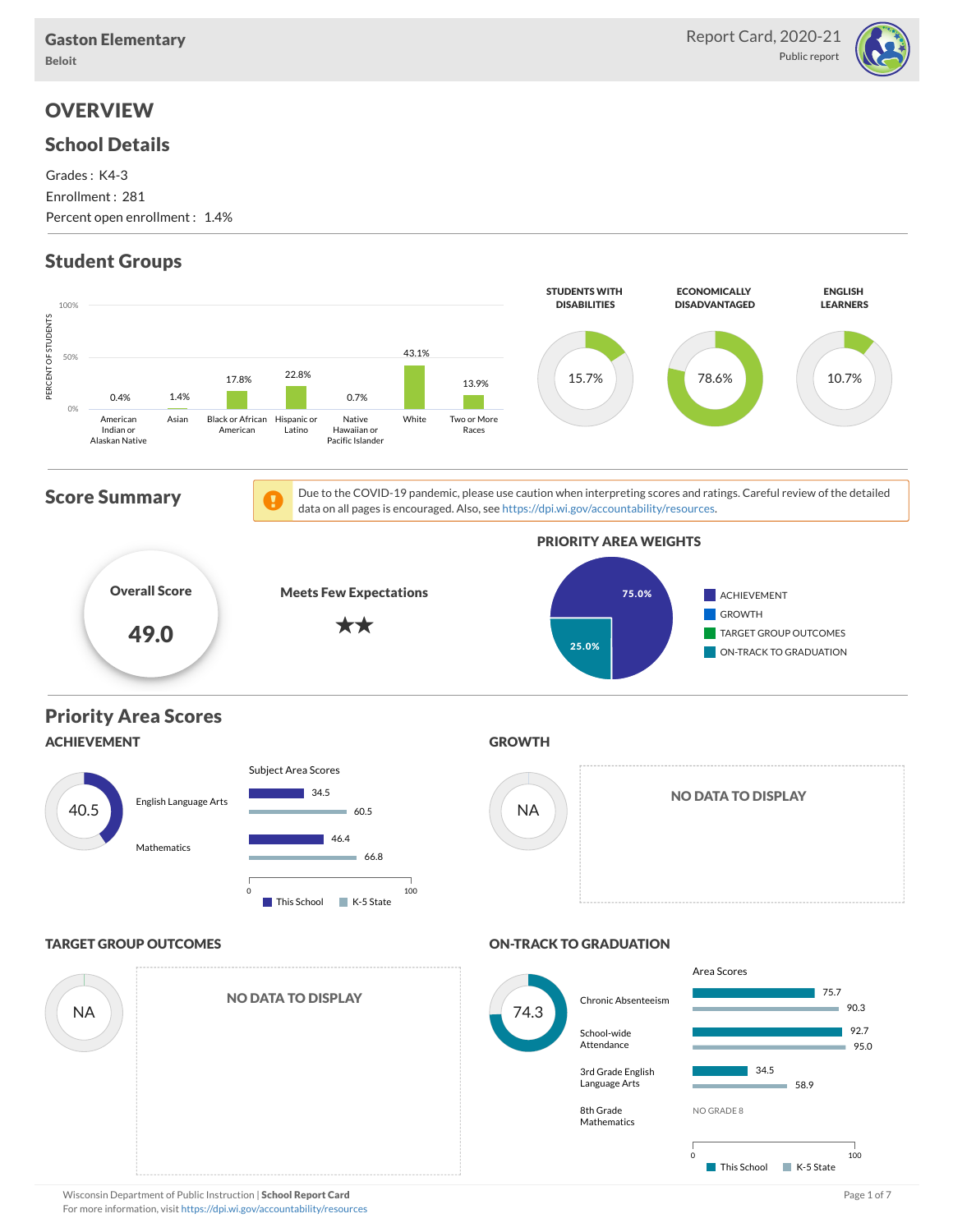

# ACHIEVEMENT

This priority area summarizes how this school's students performed on state assessments using a points-based proficiency system that gives partial credit for Basic test performance and extra credit for Advanced performance. The score is a multi-year average of English language arts and mathematics subscores.





## Student Group Achievement, 2020-21 (for information only)

Group size is given in parentheses. Groups with fewer than 20 students are not displayed.





### Performance Levels by Year

These graphs show school-wide percentages and group sizes of students performing at each level.

#### ENGLISH LANGUAGE ARTS



#### **MATHEMATICS**

**MATHEMATICS** 



Wisconsin Department of Public Instruction | School Report Card Page 2 of 7 and 2008 and 2009 and 2 of 7 and 2 of 7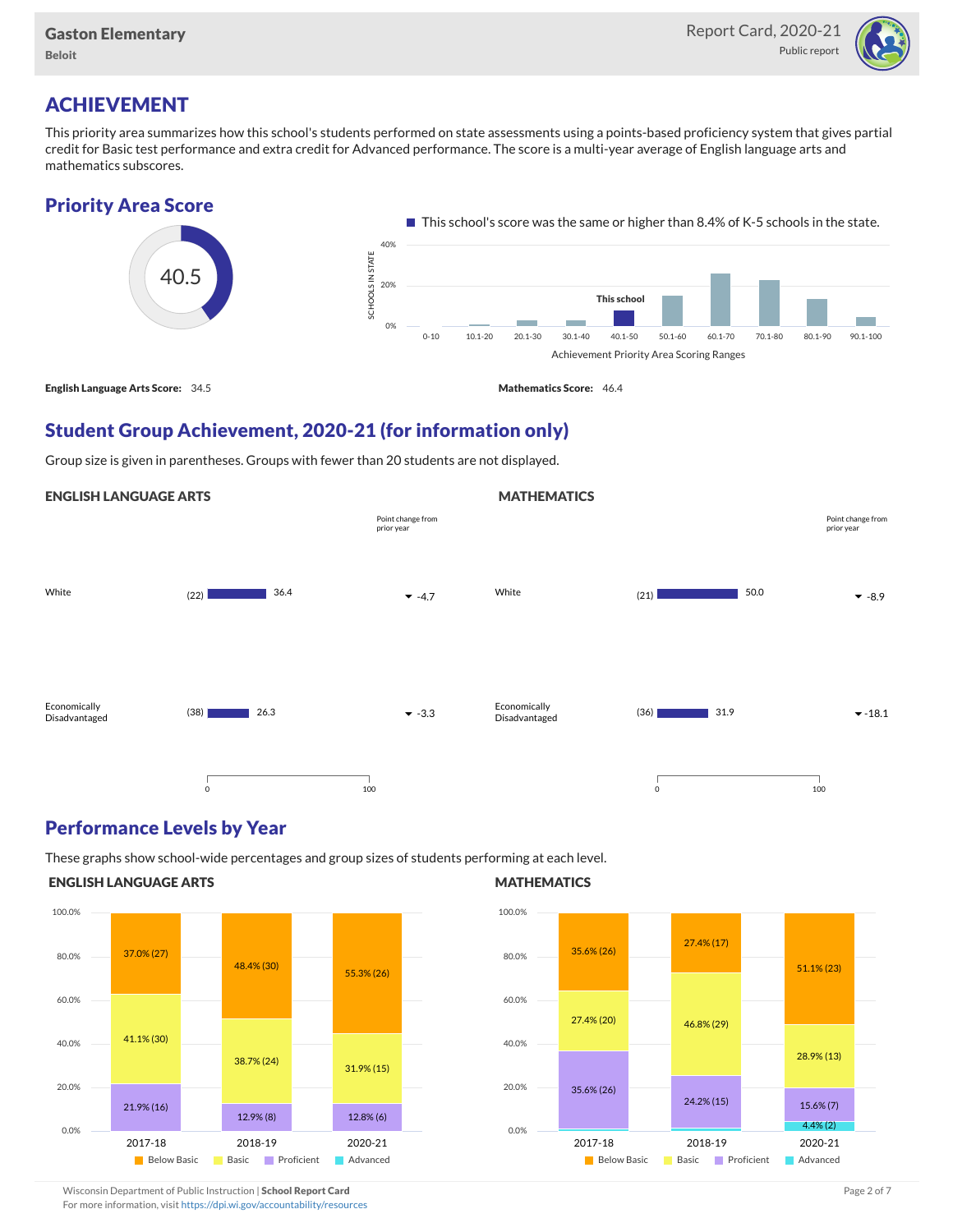

# ACHIEVEMENT - ADDITIONAL INFORMATION

The data on this page is for information only.

# Test Participation Rates, 2020-21

| <b>ENGLISH LANGUAGE ARTS</b> |                             | <b>MATHEMATICS</b> |                                   |  |  |  |  |
|------------------------------|-----------------------------|--------------------|-----------------------------------|--|--|--|--|
| All students                 | Lowest-participating group: | All students       | Lowest-participating group:       |  |  |  |  |
|                              | White                       |                    | <b>Economically Disadvantaged</b> |  |  |  |  |
| 87.7%                        | 88.5%                       | 84.2%              | 84.4%                             |  |  |  |  |

### Student Group Performance Levels by Year

Groups with any full academic year students in tested grades are shown.

#### ENGLISH LANGUAGE ARTS

|                                   |                  |           | 2017-18    |           |                    |                  |           | 2018-19    |                 |                | 2020-21          |          |            |           |                    |
|-----------------------------------|------------------|-----------|------------|-----------|--------------------|------------------|-----------|------------|-----------------|----------------|------------------|----------|------------|-----------|--------------------|
|                                   | Tested<br>Total# | Advanced  | Proficient | Basic     | <b>Below Basic</b> | Tested<br>Total# | Advanced  | Proficient | Basi<br>$\circ$ | Below<br>Basic | Tested<br>Total# | Advancec | Proficient | Basic     | <b>Below Basic</b> |
| All Students: K-5 State           | 192,784          | 7.3%      | 35.1%      | 34.5%     | 23.2%              | 189,032          | 6.7%      | 33.7%      | 34.8%           | 24.8%          | 158,545          | 5.8%     | 31.3%      | 35.0%     | 27.9%              |
| All Students                      | 73               | 0.0%      | 21.9%      | 41.1%     | 37.0%              | 62               | 0.0%      | 12.9%      | 38.7%           | 48.4%          | 47               | 0.0%     | 12.8%      | 31.9%     | 55.3%              |
| Asian                             | $\mathbf 0$      | <b>NA</b> | <b>NA</b>  | <b>NA</b> | <b>NA</b>          | $\mathbf 0$      | <b>NA</b> | <b>NA</b>  | <b>NA</b>       | <b>NA</b>      | $\angle 20$      | $\star$  | $\star$    |           |                    |
| <b>Black or African American</b>  | $\sim 20$        | $\star$   | $\star$    | $\star$   | $\star$            | $\sim 20$        | $\star$   | $\star$    | $\star$         | $\star$        | $\sim 20$        | $\star$  | $\star$    |           |                    |
| Hispanic or Latino                | $\angle 20$      | ÷         | ٠          | ٠         | $\star$            | $\angle 20$      | $\star$   | $\star$    | $\star$         | $\star$        | $\angle 20$      | $\star$  | $\star$    |           |                    |
| White                             | 33               | $0.0\%$   | 24.2%      | 48.5%     | 27.3%              | 28               | 0.0%      | 17.9%      | 46.4%           | 35.7%          | 22               | 0.0%     | 18.2%      | 36.4%     | 45.5%              |
| Two or More Races                 | $\sim 20$        | $\star$   | $\star$    | $\star$   | $\star$            | $\angle 20$      | $\star$   | $\star$    |                 | $\star$        | $\sim 20$        | $\star$  | $\star$    |           | $\star$            |
| <b>Economically Disadvantaged</b> | 54               | $0.0\%$   | 24.1%      | 38.9%     | 37.0%              | 49               | 0.0%      | 10.2%      | 38.8%           | 51.0%          | 38               | $0.0\%$  | 13.2%      | 26.3%     | 60.5%              |
| <b>English Learners</b>           | $\sim 20$        | ٠         | ٠          | ٠         | $\star$            | $\sim 20$        | $\star$   | $\star$    | $\ddot{}$       | $\star$        | $\sim 20$        | $\star$  | $\star$    |           |                    |
| <b>Students with Disabilities</b> | $\sim 20$        | $\star$   | $\star$    | $\star$   | $\star$            | $\angle 20$      | $\star$   | $\star$    | $\star$         | $\star$        | $\angle 20$      | $\star$  | $\star$    | $\ddot{}$ |                    |

#### **MATHEMATICS**

|                                   |                  |           | 2017-18    |           |                |                  |           | 2018-19    |           |                |                  |          | 2020-21    |           |                    |
|-----------------------------------|------------------|-----------|------------|-----------|----------------|------------------|-----------|------------|-----------|----------------|------------------|----------|------------|-----------|--------------------|
|                                   | Tested<br>Total# | Advanced  | Proficient | Basic     | Below<br>Basic | Tested<br>Total# | Advanced  | Proficient | Basic     | Below<br>Basic | Tested<br>Total# | Advanced | Proficient | Basic     | <b>Below Basic</b> |
| All Students: K-5 State           | 193,134          | 11.3%     | 35.2%      | 32.5%     | 21.0%          | 189,328          | 12.0%     | 34.8%      | 32.0%     | 21.2%          | 158,380          | 10.1%    | 32.3%      | 32.1%     | 25.6%              |
| All Students                      | 73               | 1.4%      | 35.6%      | 27.4%     | 35.6%          | 62               | 1.6%      | 24.2%      | 46.8%     | 27.4%          | 45               | 4.4%     | 15.6%      | 28.9%     | 51.1%              |
| Asian                             | $\mathbf 0$      | <b>NA</b> | <b>NA</b>  | <b>NA</b> | <b>NA</b>      | $\Omega$         | <b>NA</b> | <b>NA</b>  | <b>NA</b> | <b>NA</b>      | $\sim 20$        | $\star$  | ٠          |           |                    |
| <b>Black or African American</b>  | $\angle 20$      | ٠         | $\star$    | $\star$   | $\star$        | $\sim 20$        | $\star$   | $\star$    |           | $\star$        | $\sim 20$        | $\star$  | $\star$    |           |                    |
| Hispanic or Latino                | $\sim 20$        | ÷         | $\star$    | ٠         | $\star$        | $\angle 20$      | $\star$   | $\star$    | $\star$   | $\star$        | $\sim 20$        | $\star$  | $\star$    | $\ddot{}$ |                    |
| White                             | 33               | 3.0%      | 39.4%      | 24.2%     | 33.3%          | 28               | 3.6%      | 32.1%      | 42.9%     | 21.4%          | 21               | 9.5%     | 19.0%      | 33.3%     | 38.1%              |
| Two or More Races                 | $\sim 20$        | $\star$   | $\star$    | $\star$   | $\star$        | $\sim 20$        | $\star$   | $\star$    | $\star$   | $\star$        | $\sim 20$        | $\star$  | $\star$    |           | $\star$            |
| <b>Economically Disadvantaged</b> | 54               | 0.0%      | 37.0%      | 25.9%     | 37.0%          | 49               | 2.0%      | 20.4%      | 53.1%     | 24.5%          | 36               | 2.8%     | 13.9%      | 27.8%     | 55.6%              |
| <b>English Learners</b>           | $\sim 20$        | ٠         | $\star$    | ٠         | $\star$        | $\sim 20$        | $\star$   | $\star$    | $\ddot{}$ | $\star$        | $\sim 20$        | $\star$  | $\star$    |           |                    |
| <b>Students with Disabilities</b> | $\sim 20$        | $\star$   | $\star$    | ٠         | $\star$        | $\angle 20$      | $\star$   | $\star$    | $\star$   | $\star$        | $\angle 20$      | $\star$  | $\star$    | $\ddot{}$ |                    |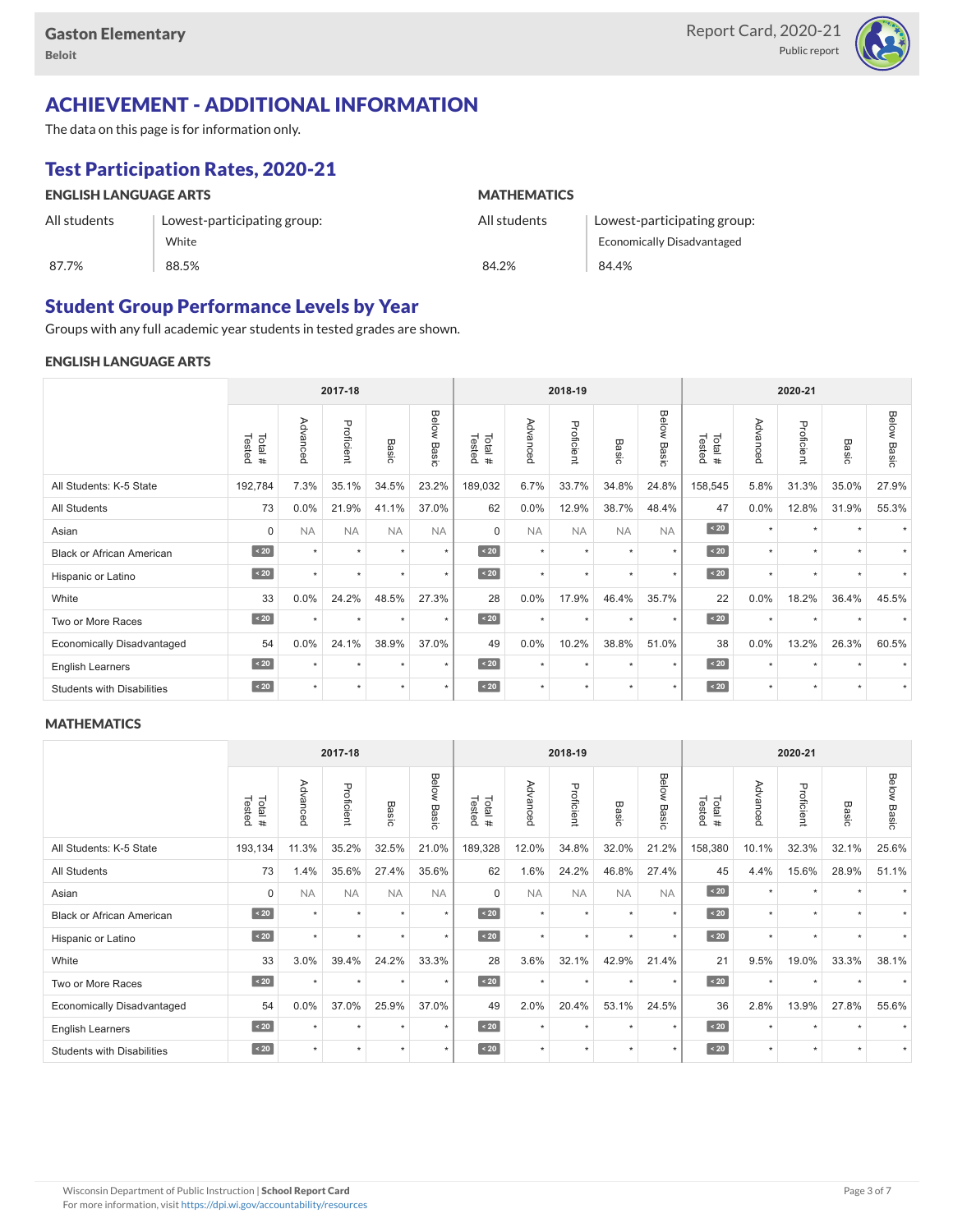

## **GROWTH**

This priority area measures year-to-year student progress on statewide tests. It uses a value-added model that seeks to control for circumstances beyond the influence of educators. A high value-added score means that on average students in the school are progressing more quickly than other, similar students. Growth is scored from 0 to 100 to match the other priority areas and is a conversion from the roughly 0 to 6 value-added score.

### Priority Area Score



# Student Group Value-Added (for information only)

Value-added scores cover an approximately 0-6 range. Higher scores mean greater positive impact. A score of 3.0 is average. Group size is shown in parentheses. Groups with fewer than 20 students are not displayed. Shaded boxes indicate higher-than-average scores.

#### ENGLISH LANGUAGE ARTS

NO DATA TO DISPLAY

#### **MATHEMATICS**

| <b>NO DATA TO DISPLAY</b> |  |  |  |  |  |  |  |  |
|---------------------------|--|--|--|--|--|--|--|--|
|                           |  |  |  |  |  |  |  |  |
|                           |  |  |  |  |  |  |  |  |
|                           |  |  |  |  |  |  |  |  |
|                           |  |  |  |  |  |  |  |  |
|                           |  |  |  |  |  |  |  |  |
|                           |  |  |  |  |  |  |  |  |
|                           |  |  |  |  |  |  |  |  |
|                           |  |  |  |  |  |  |  |  |
|                           |  |  |  |  |  |  |  |  |
|                           |  |  |  |  |  |  |  |  |
|                           |  |  |  |  |  |  |  |  |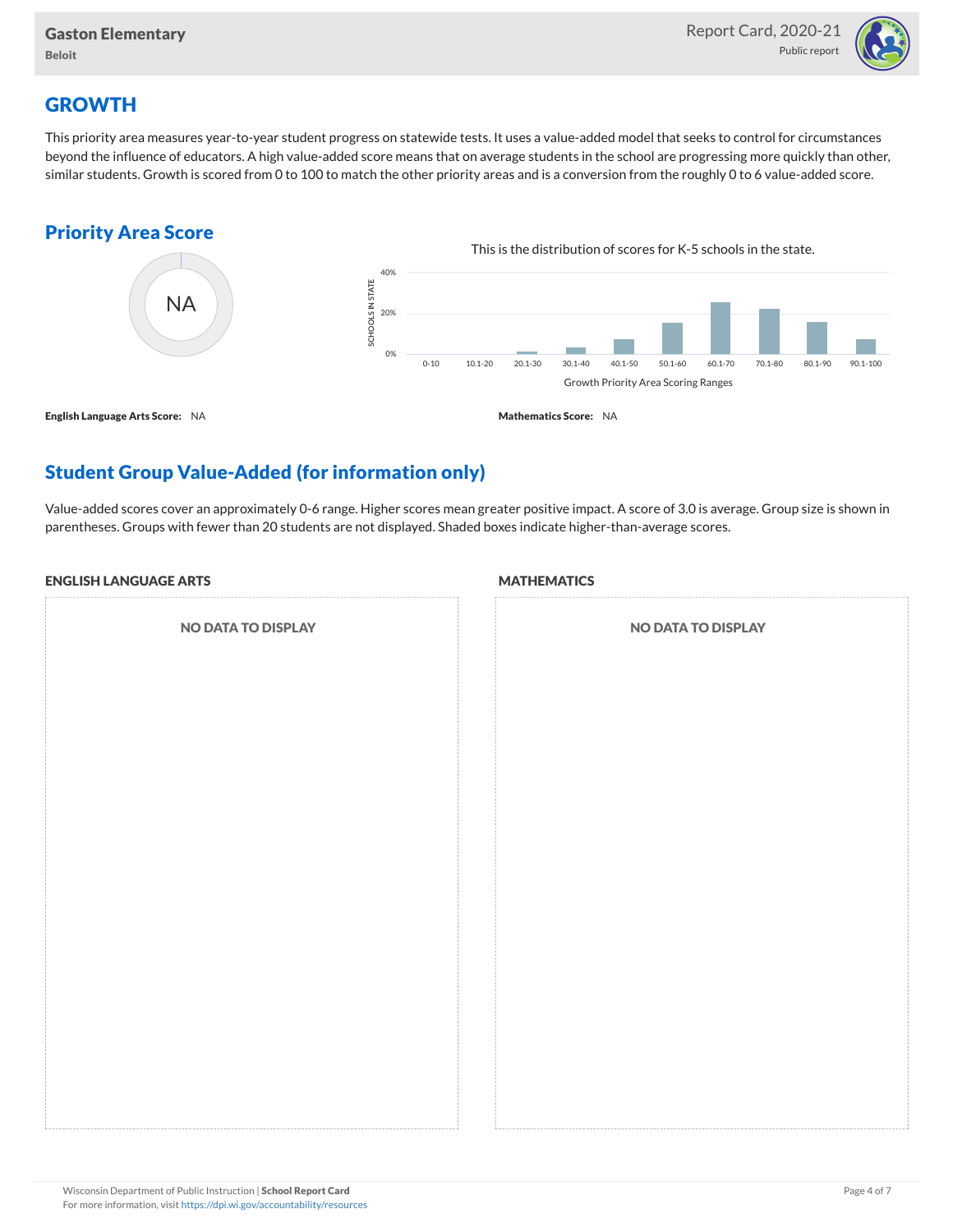

## TARGET GROUP OUTCOMES

This priority area examines outcomes for students with the lowest test scores — the Target Group. It is designed to promote equity by helping schools focus on learners who need the most support while also improving outcomes for all students. The priority area score combines component scores for achievement, growth, chronic absenteeism, and attendance or graduation rate. Data are not displayed when target groups have fewer than 20 students.

### Priority Area Score



### Component Scores

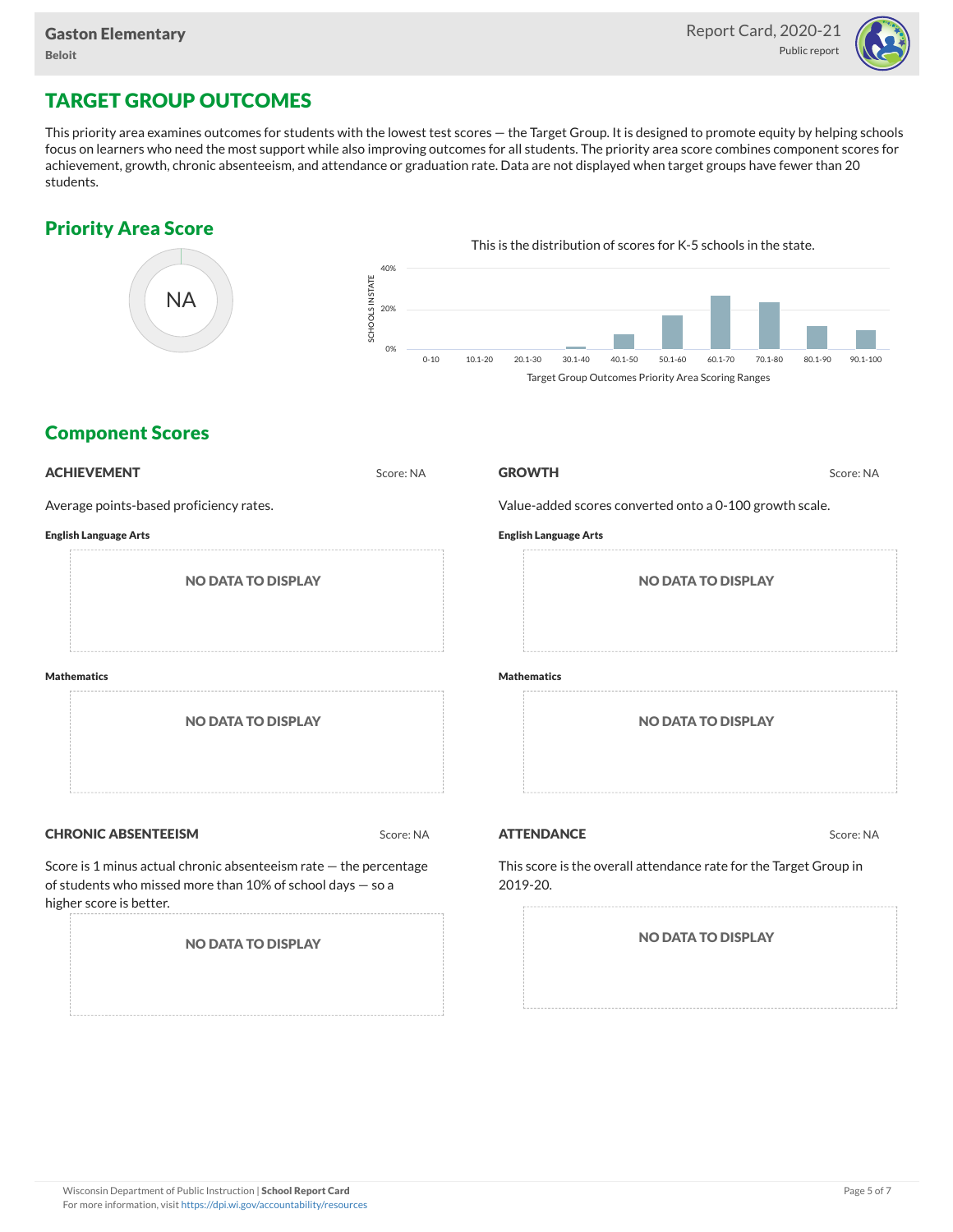

## ON-TRACK TO GRADUATION

This priority area indicates how successfully students are progressing toward completing their K-12 education. The score combines component scores for measures of student engagement and achievement.



### Component Scores



Score is 1 minus actual chronic absenteeism rate — the percentage of students who missed more than 10% of school days — so a higher score is better.



#### **SCHOOL-WIDE ATTENDANCE** Score: 92.7

This score is the overall attendance rate for the school in 2019-20.



**3RD GRADE ENGLISH LANGUAGE ARTS** Score: 34.5

Average points-based proficiency rates.



#### **8TH GRADE MATHEMATICS** Score: NA

Average points-based proficiency rates.

NO GRADE 8